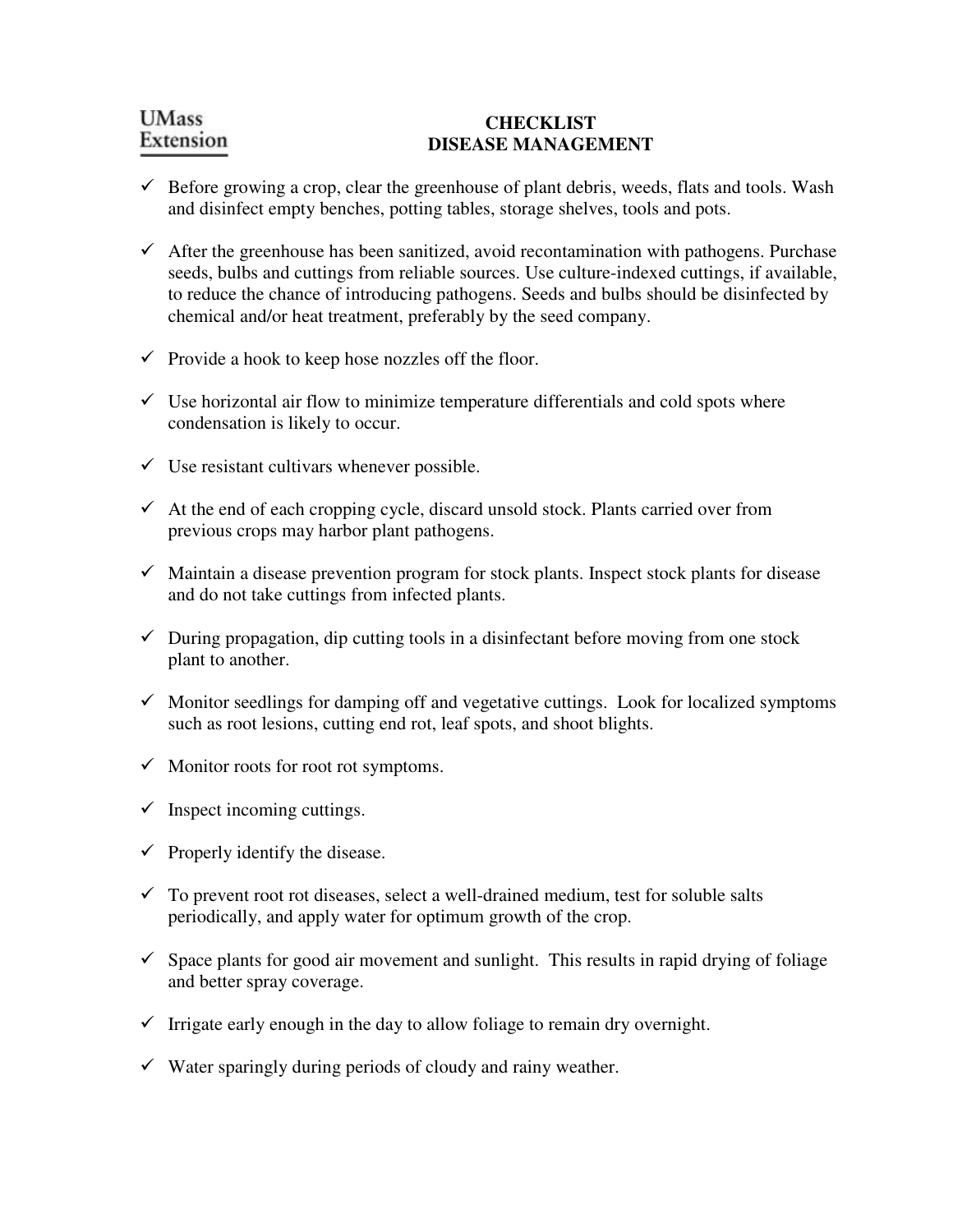- $\checkmark$  Learn to manipulate the greenhouse environment for disease management. Heat and vent to lower humidity in the greenhouse.
- $\checkmark$  For most foliage diseases, fungicides should be applied when disease is first evident. For valuable crops or when conditions are known to be favorable for disease development, apply fungicides on a preventive basis.
- $\checkmark$  Biofungicides are fungicides that contain living organisms such as fungi and bacteria. They must be used preventatively as they will not cure diseased plants.
- $\checkmark$  When growing in ground beds (soil of the greenhouse), treat with steam to kill disease organisms. It may be necessary to wait several weeks to allow for the dissipation or conversion of ammonium. This time also allows beneficial microorganisms to reestablish.
- $\checkmark$  To prevent the development of resistance, alternate applications among different modes of action (MoA) groups, or mix or rotate systemic/protectant fungicides.
- $\checkmark$  Use grafted tomato plants to protect against some diseases.
- $\checkmark$  Do not reuse growing media.
- $\checkmark$  When working with plants such as cleaning or propagating, work in blocks and clean hands and tools between blocks. If gloves are worn, clean or change gloves between blocks.
- $\checkmark$  Use separate greenhouses for vegetable plants and ornamental plants.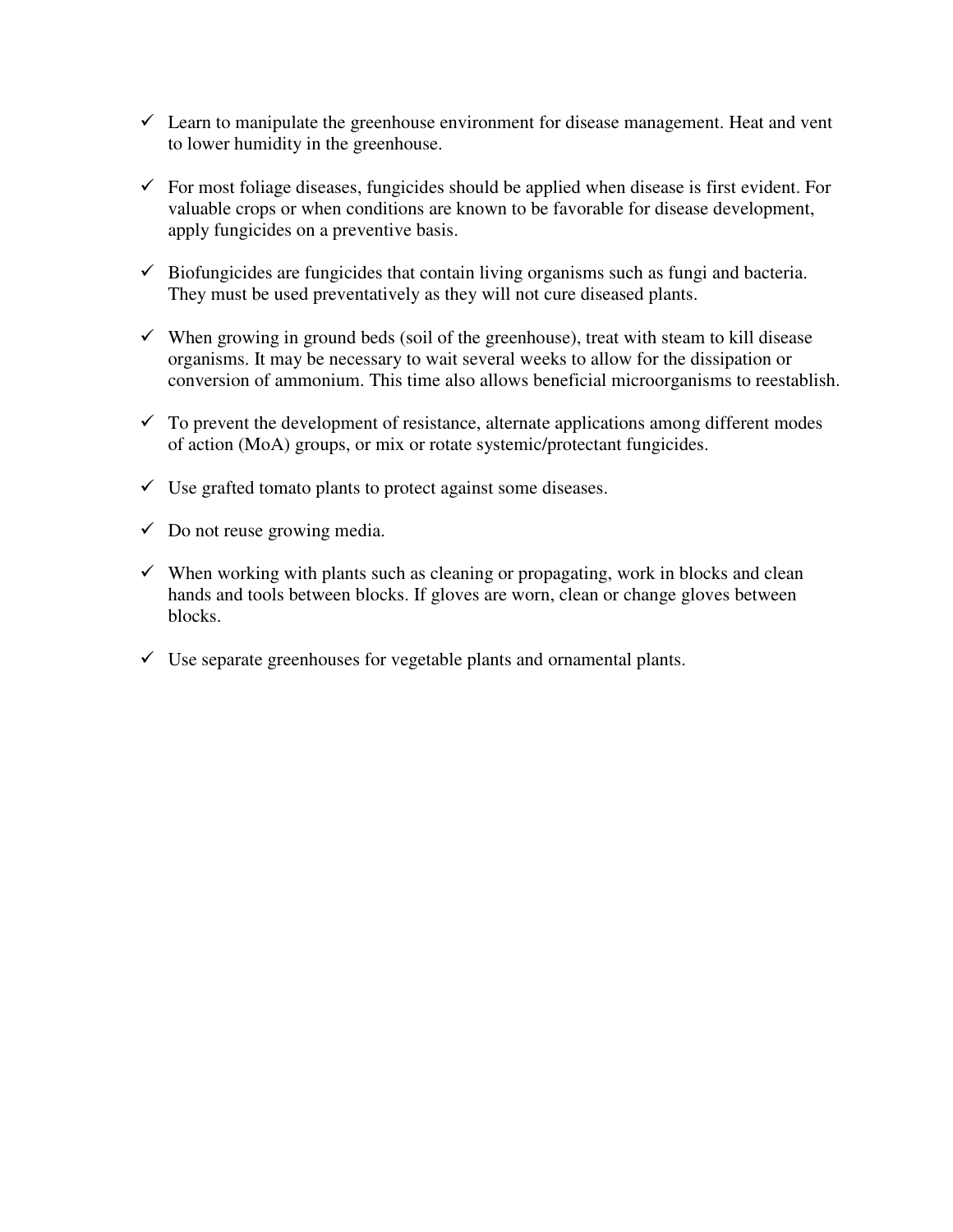### **DISEASE MANAGEMENT**

It is important to know what disease you are trying to prevent or control. When diseases are not successfully controlled or become recurring problems, it is often because the cause was not accurately identified. Considering that many fungicides have a narrow spectrum of activity, an accurate diagnosis is particularly important. Also, non-infectious diseases can mimic those caused by microorganisms. Fungicides cannot correct a problem caused by high soluble salts, poor aeration or nutrient imbalance.

Become familiar with the major diseases that affect each crop, the symptoms associated with each disease, the conditions that favor disease development and how to manage each disease. Three components are required for disease to develop: a susceptible host plant, the pathogen and environmental conditions favorable for disease development. These three components comprise the three sides of the "disease triangle." Aim your management practices at reducing one or more sides of the triangle, thus reducing the amount of disease.

Important principles of plant disease management include the use of resistant cultivars, sanitation, sound cultural practices and often fungicides. A holistic or integrated approach to plant disease control is the best approach and is highly encouraged.

### **Resistant Cultivars**

A safe and low input way to manage plant diseases is to grow resistant cultivars (varieties) of a crop. If a particular disease is prevalent in your geographic area, determine if appropriate resistant cultivars are available.

### **Sanitation**

Sanitation greatly enhances management of greenhouse diseases. Remove all diseased plants from the greenhouse. At the end of each cropping cycle, discard unsold stock. Plants carried over from previous crops may harbor plant pathogens. Inspect each lot of plants and, if disease is present, discard or treat them immediately. Maintain a disease prevention program for stock plants. Inspect stock plants for disease and do not take cuttings from infected plants. If a knife is used to take cuttings, dip it in a disinfectant, such as a 10% household bleach solution, or commercial product for this purpose before moving from one stock plant to the next. Transport the cuttings in clean containers and work on a sanitized surface. Clean newspaper provides a relatively sanitary surface.

Before growing a crop, clear the greenhouse of plant debris, weeds, flats and tools. Wash and disinfect empty benches, potting tables, storage shelves, tools and pots to remove media and plant debris. Ventilate the area if using *sodium hypochlorite* (household bleach) for this purpose, as bleach can be toxic to some plants, especially poinsettia.

After the greenhouse has been sanitized, avoid recontamination with pathogens. Purchase seeds, bulbs and cuttings from reliable sources. Use culture-indexed cuttings, if available, to reduce the chance of introducing pathogens. Seeds and bulbs should be disinfected by chemical and/or heat treatment, preferably by the seed company.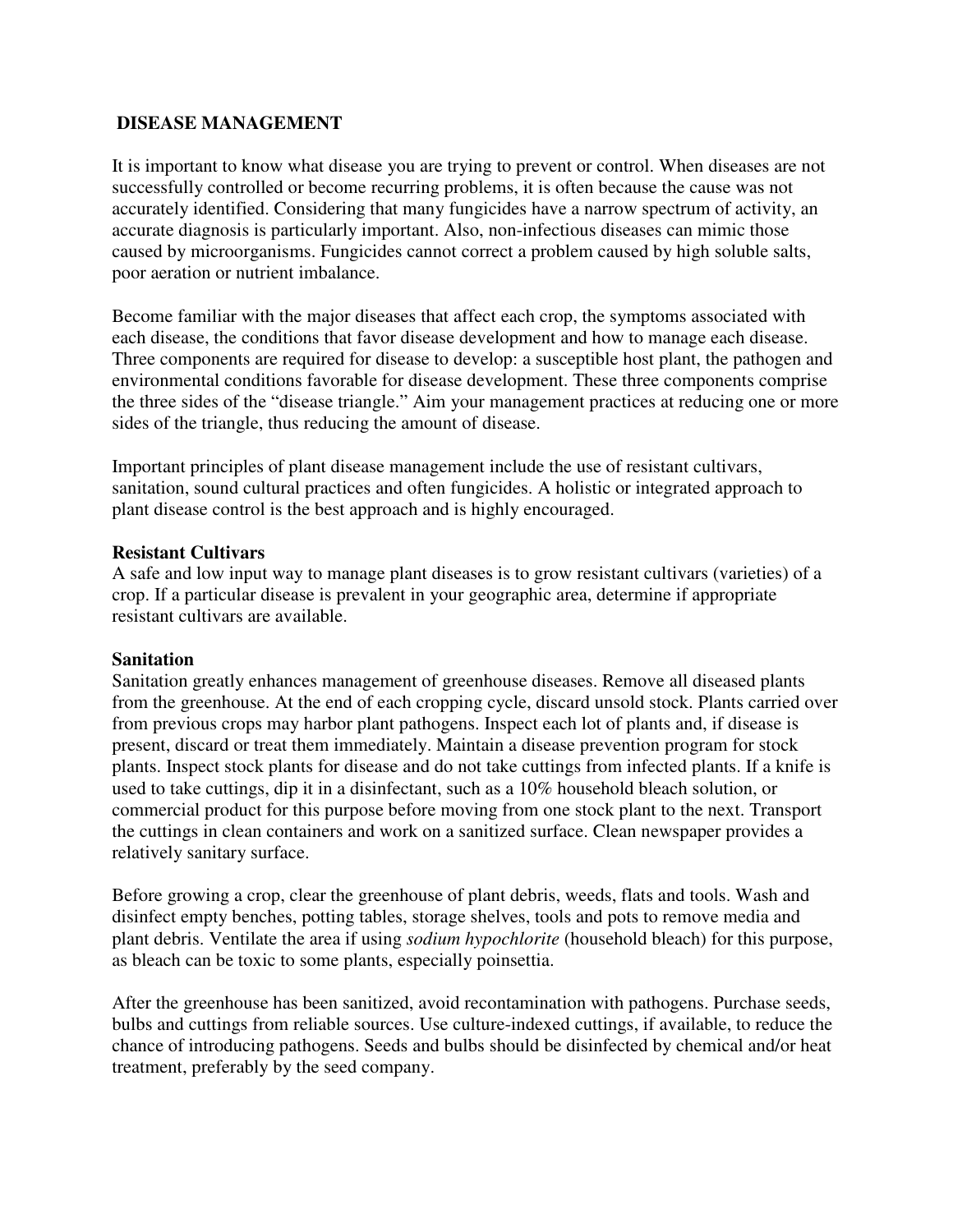Growing media are easily reinfested by way of dirty hose nozzles and tools. Provide a hook to

keep hose nozzles off the floor. Hang up tools after cleaning them with soap and water. *Sodium hypochlorite* (household bleach) diluted at the rate of 1 part bleach (5.25%) to 9 parts water is a good general disinfectant for tools, pots and bench tops. Rinse with water after treatment to prevent corrosion of metallic surfaces. Commercial disinfectant products are available that are made for this purpose.

When working with plants such as cleaning or propagating, work in blocks and clean hands and tools between blocks. If gloves are worn, clean or change them between blocks. The same is true when working



**Keep hose nozzles off the floor.**  Photo: Tina Smith, UMass Extension

with incoming plants, always work in blocks and if possible keep plants from different suppliers separated.

# **Cultural Practices**

Soil-borne pathogens are spread by splashing of spores and/or contaminated soil. Drip irrigation and ebb-and-flow systems help minimize splashing and pot-to-pot splashing of soil associated with hand watering. They also eliminate the use of a hose nozzle, which may periodically touch the growing medium along the bench. However, ebb-and-flow systems can become contaminated with pathogens and result in rapid and widespread infection of the crop.

Root rots caused by the fungi *Pythium* and *Phytophthora* are enhanced by high soil moisture and high soluble salts. *Rhizoctonia* is favored by a drier medium. Select a well-drained medium, test for soluble salts periodically, and apply water for optimum growth of the crop.

Use separate greenhouses for vegetable plants and ornamental plants to protect vegetable plants from tospoviruses; protect cucurbit seedlings from powdery mildew and to make it easier to treat vegetable plants if pesticides are needed.

High relative humidity is one of the major factors contributing to mildew and disease problems in the greenhouse, especially *botrytis* blight. High humidity is especially troublesome when greenhouses are tightly sealed to conserve energy. Cool nights also increase humidity. Warm air holds more moisture than cold air. During warm days the greenhouse air picks up moisture. As the air cools in the evening, especially during spring and fall, the moisture-holding capacity drops until the dew point is reached and water begins to condense on surfaces.

Relative humidity can be lowered by three methods:

- 1. Keep the vents open an inch or so (or run exhaust fans at low capacity) when the heat comes on in the late afternoon. This allows cooler air to enter the greenhouse while warm moist air leaves. As the entering cooler air is heated, relative humidity drops. After 5 to 10 minutes, close vents or turn off fans.
- 2. When extremely moist conditions exist in a greenhouse, it may be necessary to exchange the air several times at night. Equipment can be purchased to turn on exhaust fans at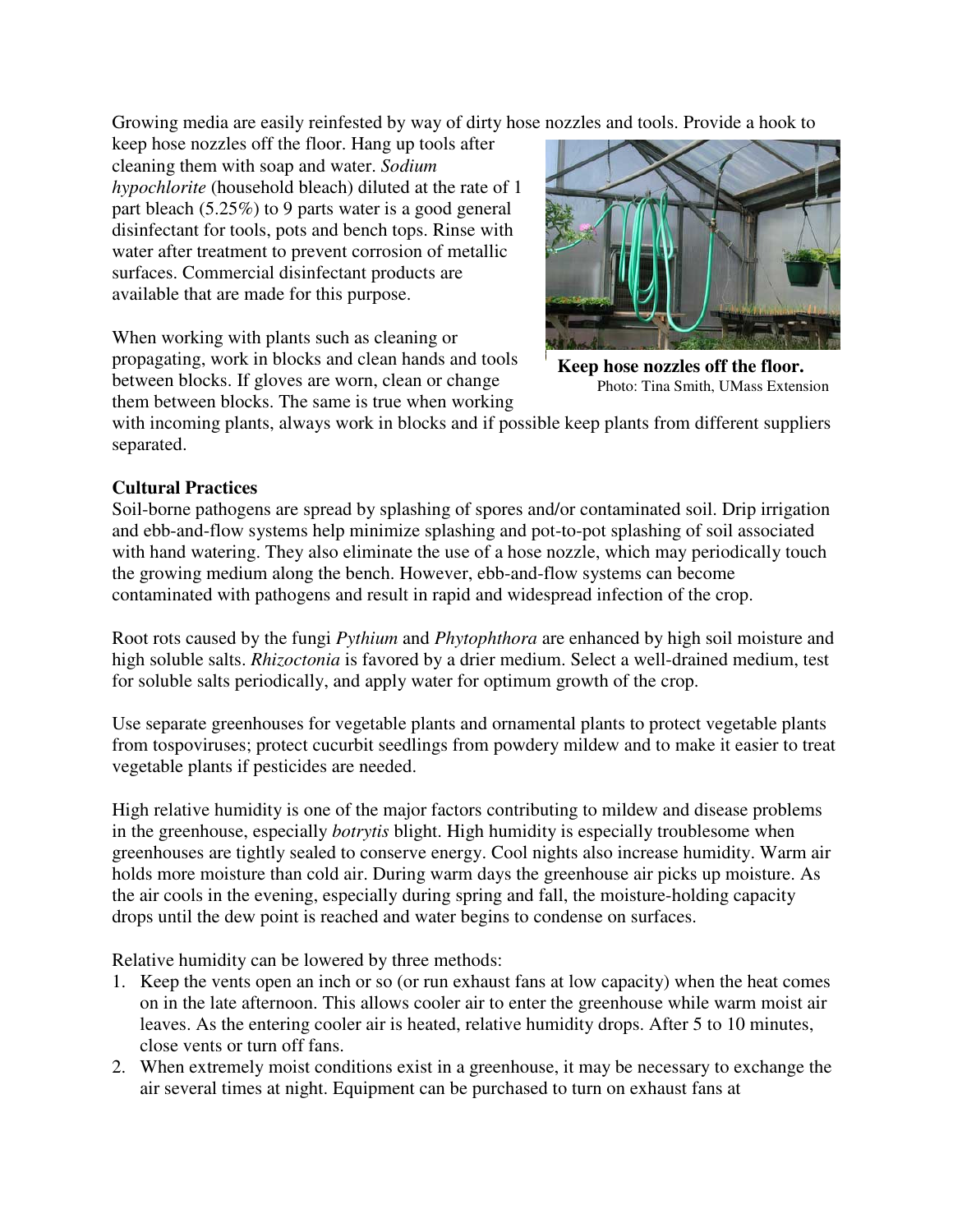predetermined times. The fans should remain on long enough to exhaust one volume of air. Heat loss is small, since the mass of the exhausted air is small relative to the combined mass of the greenhouse structure, plants, media, floor, etc., which hold heat inside the greenhouse. Humidity can further be reduced by watering early in the day when the warm air can absorb moisture from wet surfaces.

3. Moving air in the closed greenhouse helps reduce water on plant surfaces. A horizontal air flow system or the overhead polyethylene ventilation tube system minimizes temperature differentials and cold spots where condensation is likely to occur. The horizontal air flow (HAF) system is described below.

Overgrown plants are more prone to diseases such as *Botrytis* and make it difficult to obtain adequate fungicide coverage. Proper planting dates, plant nutrition, watering practices and height management techniques help to prevent lush, overgrown plants. Proper spacing will also lower humidity within the plant canopy.

## **Horizontal Air Flow**

Horizontal Air Flow (HAF) is based on the principle that air moving in a coherent pattern in a

building such as a greenhouse needs only enough energy to overcome turbulence and friction losses to keep it moving. In other words, it just has to be "kicked along." The fans need to be sized and placed properly to do this.

Air is also heavy. The air over each square foot of floor area in a typical greenhouse weighs about one pound. A 30 by 100 foot greenhouse contains about 1.5 tons of air. Once the air is moving it coasts along like an auto traveling on a level road. That is why HAF is so efficient. It takes only four small fans to keep air moving at 50 to 100 feet/min in the above greenhouse.

# **Uniform Temperature**



**Horizontal Air Flow Fan**  Photo: Tina Smith, UMass Extension

As air moves in a horizontal pattern down one side and back the other in a free-standing greenhouse or down one bay and back in an adjacent bay in a gutter-connected house, mixing occurs from side to side and floor to ceiling. Experiments instrumenting a number of houses seldom had more than 2 degrees F difference between any two points. Because of the constant movement of the air, heat supplied at one end is carried to all parts of the greenhouse quickly. Stratification is also eliminated.

# **Disease Prevention**

Research has shown that air movement of 50–100 ft/min is adequate to keep nighttime leaf temperatures almost identical with the surrounding air. When leaf temperatures are allowed to cool much below the air temperature, the dew point is reached and condensation occurs, supporting disease organisms. Radiant cooling on clear nights, especially in non-IR poly covered houses, cools plant leaves several degrees below air temperature. HAF reduces this difference.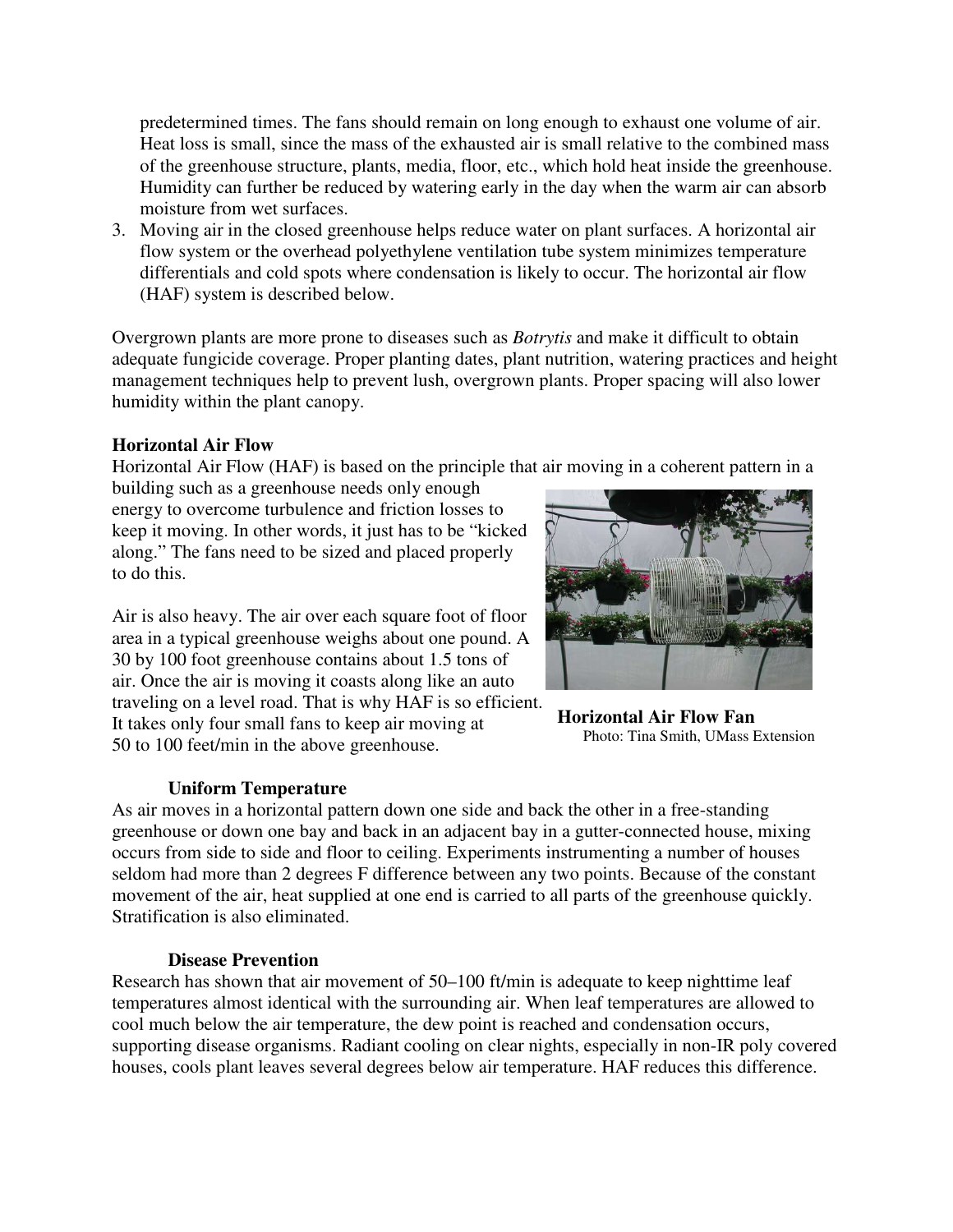#### **Carbon Dioxide**

During daylight hours, photosynthesis depletes the carbon dioxide that is in the boundary layer of air next to the leaf. Moving air replaces this depleted air with fresh air having a higher carbon dioxide content. If carbon dioxide is being added, a lower level is usually adequate to get the same plant responses, for instance, 800–1000 ppm rather than 1200–1500 ppm.

### **Cooling Effect**

During warm days in the spring and fall, solar radiation warms exposed leaf surfaces to as much as 15 degrees F above air temperature. This can cause burning of the leaves, flowers or fruit. HAF removes this excess heat and increases plant growth. These are some of the major benefits from HAF; now let's look at some of the installation techniques.

### **Fan Capacity**

To keep the air mass moving at the 50–100 ft/min speed, requires a certain amount of energy to overcome turbulence and friction losses. A rule of thumb based on greenhouse trials and smoke bomb tests is 2 cu ft/min fan capacity for each square foot of floor area. For example, in a 30 by 100 foot greenhouse the total cfm fan capacity needed is  $30 \times 100 \times 2 = 6000$  cfm. Four 1600 cfm output fans would be needed. This can be reduced slightly in houses with plants grown only on the floor. It may need to be increased slightly in houses with crops such as tomatoes, roses or hanging baskets.

### **Type of Fan**

Use a circulating fan, not an exhaust fan. Circulating fans operate against zero static pressure and have higher efficiencies than exhaust fans that are designed with higher static pressure to force air through louvers. Because the fans operate 24 hours/day for 8–9 months of the year, they should be as efficient as possible. Before purchasing, compare fans on an energy efficiency rating (EER), cfm output/watt of electricity input. If the manufacturer does not provide this information you can calculate it by dividing the cfm output by amps x volts. For example, a 1/15 hp, 16 inch diameter fan has an output of 1656 cfm and uses 0.9 amps  $\omega$  115 volts. EER =  $1656/(0.9 \times 115) = 16$  cfm/watt. Efficiencies of 14–16 are standard. Better fans have efficiencies of 18 or higher.

Generally, permanent split capacitor (PSC) motors have a higher efficiency than shaded pole motors.

### **Multi-speed and Variable Speed Fans**

This adds considerable cost to the fan and cannot be justified for most applications, as air movement to 150 ft/min does not affect plant growth.

### **Home Type Circulating Fans**

These low cost fans have been used by some growers with good results and by others with poor results. One grower who installed a set of these had some fail after 4 months.

### **Fan Location**

Correct location of fans is important for smooth air flow. In free-standing greenhouses, fans should generally be located 1/4 of the width from the sidewall. This puts them in the center of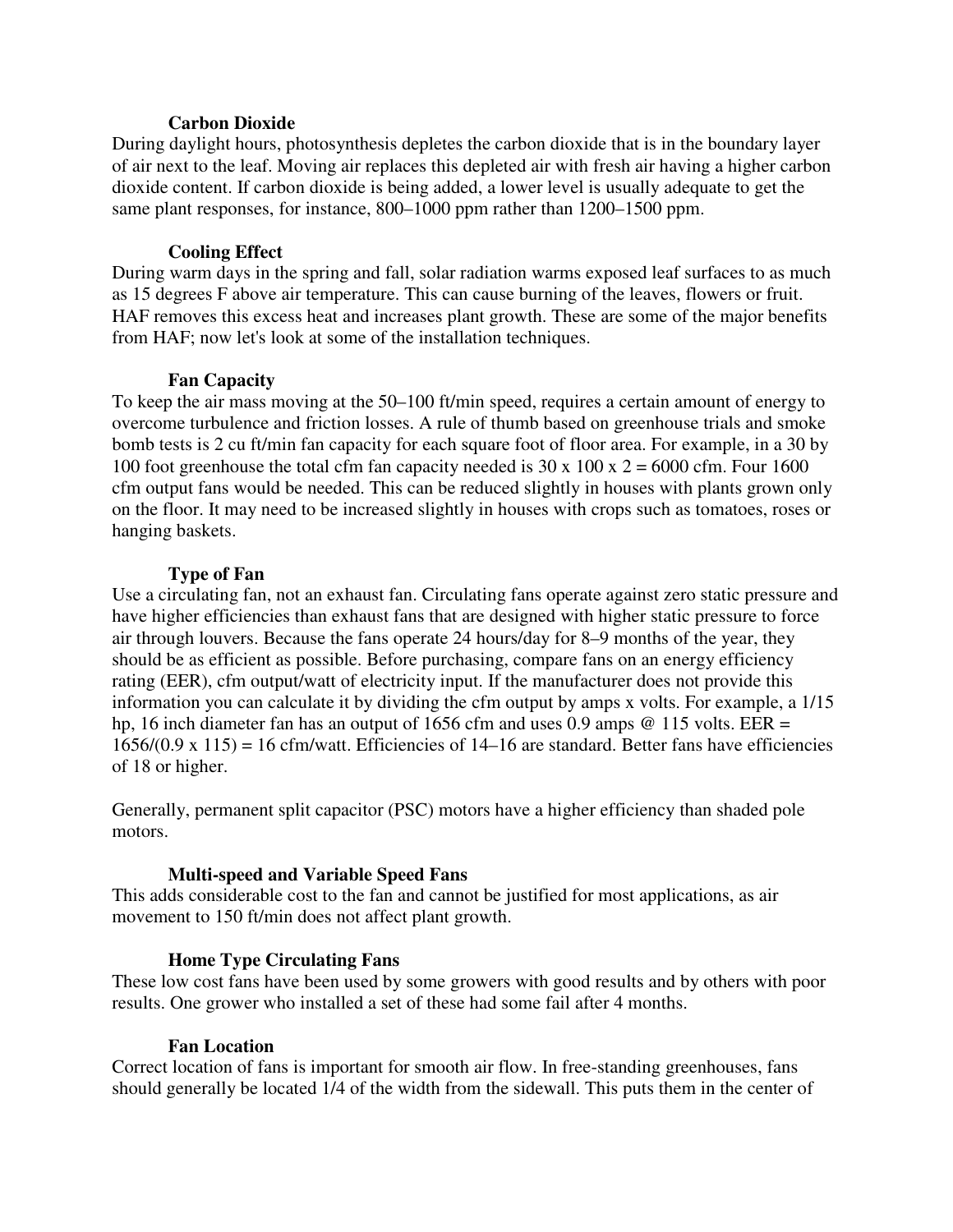the air mass that is being moved. In gutter-connected houses, where the air mass is moving down one bay and back the other, the fan should be located in the center of the bay.

In both types of houses, the first fan is best located 10 to 15 feet from one end wall. This boosts the air coming around the corner. Subsequent fans are usually located 30 to 50 feet apart with the last fan at least 50 feet from the end wall. On the opposite side or bay, use the same spacing, with the first fan located 10 to 15 ft from the opposite end wall.

Height of the fans is not critical but should be above head height to be out of the way. In many greenhouses a truss or collar tie can be used for support. Note: to keep long hair from being drawn into the fan, blades should be enclosed with an OSHA approved guard. If the house contains hanging baskets, a location a couple of feet above or below them is best. One problem that can occur with a poor installation is short circuiting of the air across the house before it reaches the next fan. This shows up as cold spots or areas of poor growth and is caused by not adding enough energy to the air or having the fans too far apart. The easiest way to check this is to use a smoke bomb, available from heating system suppliers or Superior Signal Co., Inc., P.O. Box 96, Spotswood, NJ 08884, or use a fogger. Place the smoke or fog behind one of the fans after the air flow has stabilized. Watch its movement. Short circuiting is easy to observe. Incense sticks also work well, especially for detecting turbulence in the air flow.

During early fall or late spring operation, the HAF system should be shut off when exhaust fans or vents are needed to cool the greenhouse. A power relay can be wired into the circuit so that either one or the other is activated at one time. Maintenance is also important for efficient operation. Clean dust and dirt from the fans to increase air flow and reduce motor temperature.

### **Fungicides**

Too often it is assumed that disease control is synonymous with fungicide use. Fungicides can provide excellent control of some diseases, but for others they may be ineffective, unavailable or illegal. In general, use broad-spectrum fungicides (or a combination of several materials) on a preventive basis to control root diseases. For most foliage diseases, fungicides should be applied when disease is first evident. For valuable crops or when conditions are known to be favorable for disease development, apply fungicides on a preventive basis.

Thorough coverage is important. In the case of soil drenches, it may be necessary to apply additional water to push the fungicide deeper into the growing media. Most foliar fungicides act as protectants on the surface of the plant and kill spores after they germinate and absorb the toxicant. Thus it is important to have thorough coverage of the foliage before spores land on the surface. Additional applications are usually needed to protect new growth.

# **Biofungicides**

Biofungicides are fungicides that contain living organisms such as fungi and bacteria. They must be used preventatively as they will not cure diseased plants. Biofungicides may suppress plant diseases by competition, attacking or feeding on the pathogen, or by producing secondary toxins that can inhibit the growth of pathogens. Many different types of biofungicides are being used with variable results by growers. These variable results may be due to differences in the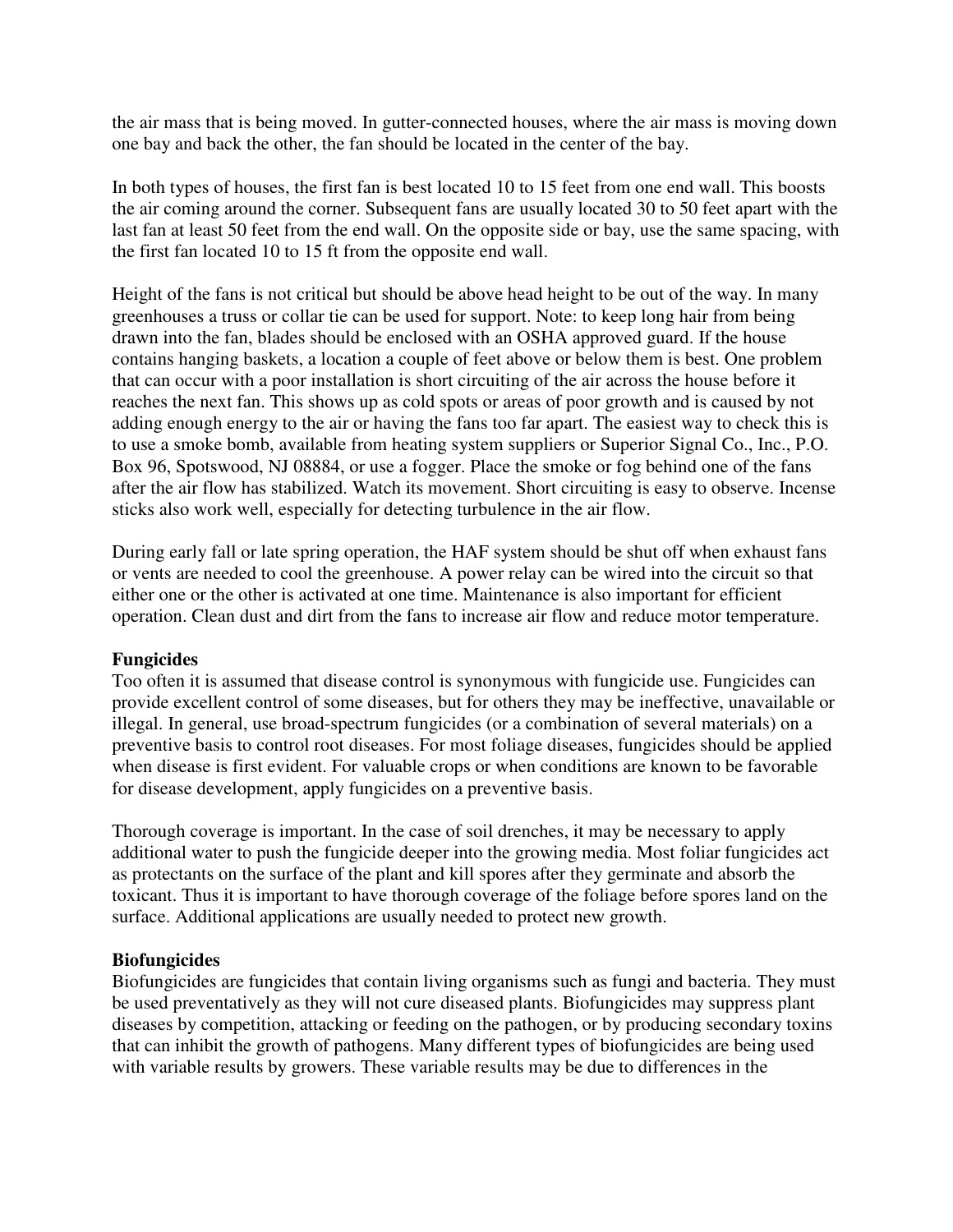particular crop or plant, the soil mix used, the soil pH, the fertilizer program and the level of disease pressure.

Advantages of using biological fungicides include: lower re-entry interval (REI) than traditional fungicides, may be on the Organic Materials Review Institute (OMRI) list and may be less phytotoxic to plants.

### **Soil Treatment**

Soil disinfection (i.e., sterilization) is an important part of soil-borne disease control when raising vegetables by the ground culture method or when soil-based potting mixes are used. Soil-borne diseases include damping-off (*Pythium* and *Rhizoctonia*), black root rot (*Thielaviopsis*), and several other root rots and wilts caused by *Fusarium* and *Phytophthera*. Potting mixes based on compost, peat moss, vermiculite, perlite, and bark are typically pathogen-free and do not require prior sterilization. Steam treatment will also eliminate insects and weed seeds. After the soil has been treated, take care to avoid reinfestation. Soil can be fumigated with a chemical registered for that purpose. It is best, however, to avoid the use of field soil in greenhouse production of container crops.

## **Steam**

Treatment with steam is preferred over fumigants because it is faster, very effective and safe. Proper steam treatment kills all pathogens, and nearly all weed seeds. The soil moisture content prior to steaming is important. Proper soil moisture is approximately the same as for good planting conditions: soil squeezed in the hand should crumble easily. The temperature of the entire soil mass should be raised to 160–180ºF for 30 minutes. It is important to use several accurate thermometers placed in one or more corners and the center of the soil. If it is difficult to obtain uniform steam throughout the soil, sample the soil with several thermometers to find the coolest area, wait for it to reach 160ºF, and then start timing the 30-minute steam treatment.

Steaming soil can result in some undesirable effects such as overkill of beneficial soil microorganisms and accumulation of ammonium nitrogen and toxic forms of manganese. Test soil that is high in organic matter for ammonium after steaming. Several weeks may be necessary to allow for the dissipation or conversion of ammonium. This time also allows beneficial microorganisms to reestablish.

The use of aerated steam at 140–160ºF reduces the undesirable effects produced by higher temperatures. In addition to being biologically efficient, aerated steam saves energy.

#### **Causes of Plant Diseases Bacteria**

Bacteria are very small microorganisms. Under the high power  $(1,000 \text{ X})$  of a compound microscope they appear as tiny rods. To put their size into perspective, approximately 600 bacteria lined up end-to-end would measure 1/16″. Bacteria can multiply very rapidly, doubling their populations every 30–60 minutes.

With few exceptions, plant pathogenic bacteria cause disease by colonizing the internal tissues of plants, thereby interrupting normal growth and function. Bacteria cause a variety of symptoms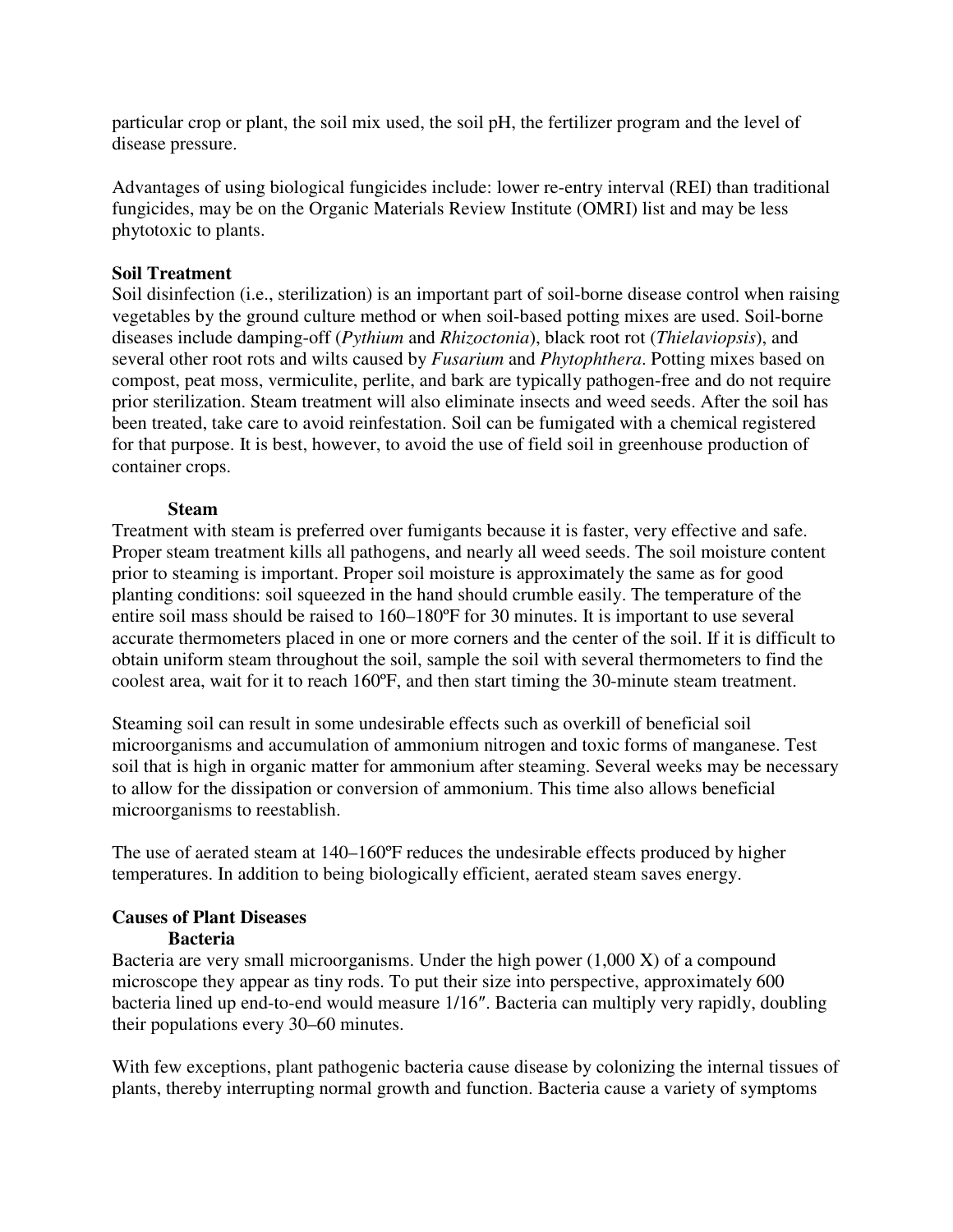including leaf spot, bud rot, canker, vascular wilt, soft rot and galls. Symptoms caused by bacteria are often indistinguishable from those caused by fungi. Soft rot bacteria like *Erwinia chrysanthemi* invade the space between cells and dissolve the cementing material (pectin), resulting in the characteristic symptoms of soft rot. On the same host, *Pseudomonas cichorii*, which is unable to produce pectic enzymes, causes a dry lesion as opposed to a soft rot.

Bacteria that colonize the vascular system cause systemic disease. When bacteria become systemic, they are transported relatively rapidly throughout the vascular system. The plant wilts due to the plugging of the water-conducting cells. Some systemic bacteria, such as *Xanthomonas campestris pv. pelargonii*, also produce pectic enzymes that cause rot in later stages of disease.

**Management Practices for Bacterial Diseases:** Copper products are very toxic to bacteria as well as many fungi. However, pesticides are only marginally effective unless coupled with sound cultural practices. Since bacteria are spread by water splash, insects, handling and pesticide applications, diseased plants should be promptly isolated from healthy plants or discarded.

Space plants adequately to allow for quick drying after watering. Discontinue overhead watering when bacterial diseases are evident. Reduce relative humidity and avoid prolonged periods of leaf wetness. When propagating geraniums, snap cuttings from the plant or, if a knife is used, disinfest it at least when moving from one stock plant to the next. Wholesale propagators of geraniums should culture-index stock plants.

#### **Viruses**

Viruses are ultra-microscopic, infectious particles composed of nucleic acid surrounded by a protein coat. Virus particles multiply only within living host plant cells where they disrupt normal cell functions. Viruses can spread systemically throughout the host plant, and plants may be infected even when symptoms of disease are not apparent. Many different viruses can infect floricultural crops. Some, like cymbidium mosaic virus, have a narrow host range. Others, like cucumber mosaic virus and impatiens necrotic spot virus, can infect a wide variety of greenhouse plants as well as vegetable crops and weeds.

Symptoms of virus infection are most evident on foliage. Mosaic, which is a variable pattern of chlorotic and healthy tissue on the same leaf, is a common symptom. Other foliar symptoms include leaf crinkle or distortion, chlorotic streaking (especially in monocots), ringspots, line patterns and distinct yellowing of veins. Flowers of virus-infected plants may be deformed, or show streaks or flecks of abnormal petal color. A more subtle but very common symptom of virus disease is stunting of the plant. Symptoms may be masked under certain environmental conditions or at particular times of the year, making their diagnosis more difficult.

The spread of viruses in greenhouses occurs in a variety of ways, depending on the virus. Mechanical transmission through handling of plants or use of infested tools is an efficient means of spreading tobacco mosaic virus. However, most viruses are not easily spread in this manner. Some, such as tomato ringspot virus, can be transmitted through infected seed. The most efficient way to spread viruses in floriculture crops is by vegetative propagation of infected stock plants. In this manner, viruses are passed on through successive crops. Insects such as aphids, thrips, mites, and leafhoppers are the most important vectors of viruses.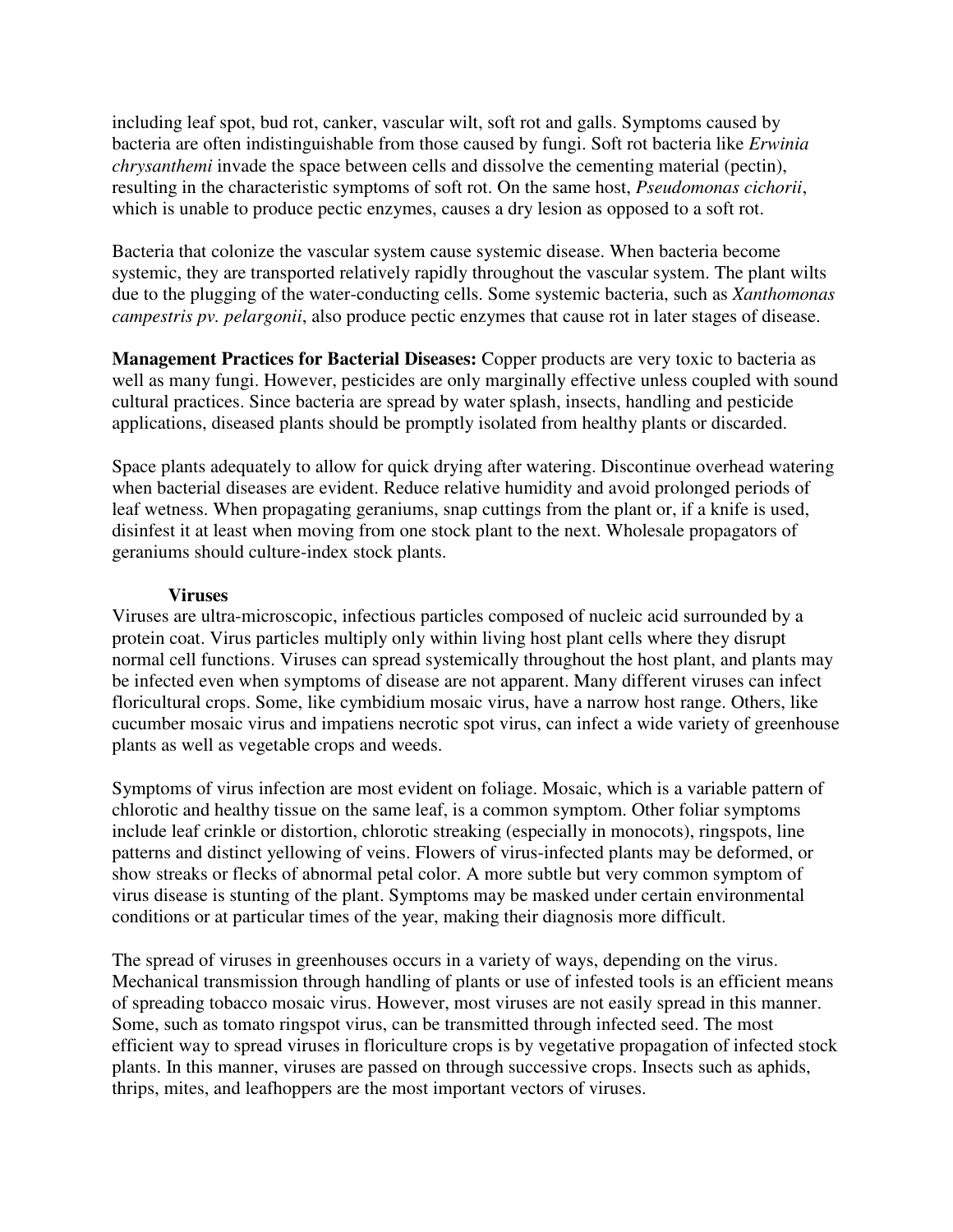**Management Practices for Virus Diseases:** It is of primary importance to have the virus disease accurately identified. Casual on-site diagnosis is often inaccurate due to confusion of symptoms with other viruses, nutritional disorders, chemical injury, insect feeding and other problems. Serological techniques are currently available to accurately identify a wide range of viruses. Once identified, more specific control strategies can be developed.

There are no chemical control measures for virus diseases other than those directed at the vectors. Management practices include starting crops with virus-free seed or cuttings, eradicating weed hosts, reducing insect vectors and destroying diseased plants. Some propagation specialists provide virus-indexed plant material. In the virus-indexing process, stock plants are evaluated for the presence of specific viruses through the use of indicator plants or serology and molecular techniques. Virus-indexed plants are not immune or resistant to subsequent virus infection. Proper sanitation practices are necessary to prevent virus infection. Weed control and removal of crop debris can eliminate possible reservoirs of virus infected material.

Insect control may help to inhibit the spread of certain viruses. Reduction or elimination of thrips is essential for controlling the spread of the tospoviruses INSV and TSWV (see below). Reduced handling of plants can minimize the mechanical transmission of tobacco mosaic virus. Destroy virus-infected plants.

**Management Practices for Tospovirus:** Tospovirus is a virus family that includes impatiens necrotic spot virus (INSV) and tomato spotted wilt virus (TSWV). Tospoviruses, particularly



**INSV on Impatiens**  Photo: Tina Smith, UMass Extension

#### **Nematodes**

INSV, are the most important viruses in the floriculture industry. These viruses are spread by the Western flower thrips. The virus is not seedborne but is brought into the greenhouse on plants that have been exposed to the virus. Once the thrips in the greenhouse pick up the virus they can transmit it to weeds and crops. To manage tospoviruses, it is necessary to get rid of all infected plant material, eliminate thrips and eradicate all weeds. Do not grow vegetable transplants in the same greenhouse as ornamental bedding plants. Inspect plants carefully for symptoms of virus and thrips before bringing new plants into the greenhouse.

With a few exceptions, nematodes are not an important problem in the floriculture industry in New England. There are several reasons for this. Soilless media are devoid of plant parasitic nematodes and subsequent contamination is not likely. Also, the relatively short length of time most crops are grown limits the ability of nematodes to build up to damaging levels.

Nematodes are small (1/32–¼″ long) roundworms that are common inhabitants of field soil. Most nematodes are not parasitic to plants but prey on microorganisms, insects and other nematodes. Plant parasitic nematodes are specialized to parasitize plants. Depending on the genus of nematode and the host involved, roots, stems or leaves may be colonized. With regard to root-colonizing species, root-knot nematodes (*Meloidogyne* spp.) are among the most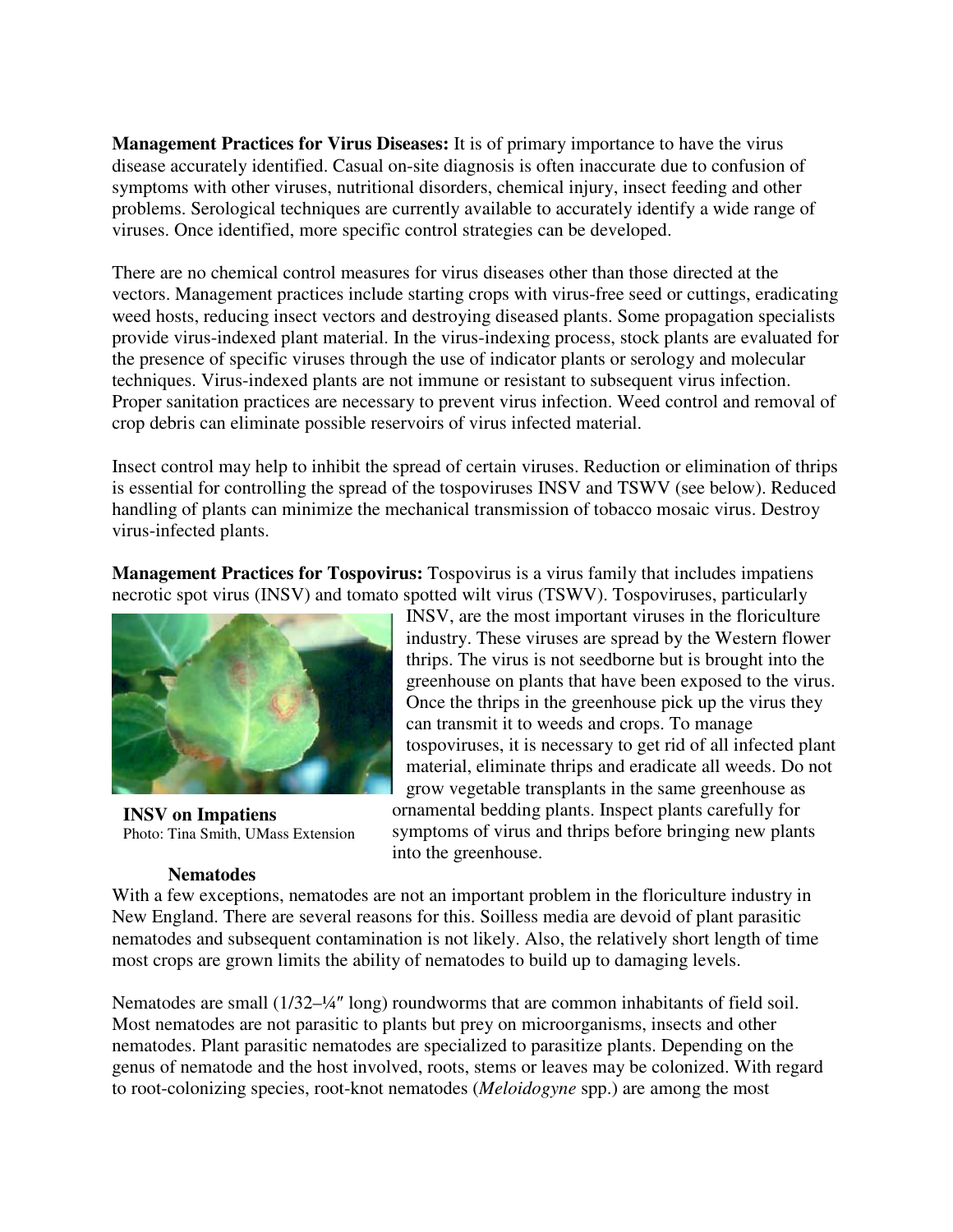important in outdoor crops such as herbaceous perennials. As the common name implies, symptoms appear as galls of various sizes (up to ¼" diameter) on the roots. Root-knot nematodes have a fairly wide host range that includes many greenhouse plants. The bulb and stem nematodes (*Ditylenchus* spp.) occur in hyacinth, narcissus, tulip, mountain and annual phlox and iris, as well as other plants. Colonized bulbs may display necrotic areas, and leaves may produce swellings and distorted growth. Foliar nematodes (*Aphelenchoides* spp.) occur on *Anemone*, Indian rubber plant, birds nest fern, African violet, gloxinia, Rieger begonia, chrysanthemum, *Monarda*, *Phlox subulata*, Boston fern, Easter lily, *Lamium* and *Peperomia*. Symptoms may be mistaken for those of fungal or bacterial infections.

Root-knot nematodes occur primarily as contaminants of field soil but they may also be brought in on plant material. The bulb and stem nematode may occur in field soil or as a bulb inhabitant. Foliar nematodes are brought into the greenhouse on plant material.

**Management Practices for Nematodes:** Nematode problems can be avoided by using a soilless medium, purchasing plant material from a reputable source, and inspecting plants known to be commonly infected. When the bulb and stem nematode or foliar nematode appears, destroy infected plants and do not reuse media. When root-knot nematodes occur in beds, steam or fumigate the soil prior to the next crop.

## **Fungi**

The majority of plant diseases are caused by fungi. Fungi are not plants and are distinct from plants in their inability to photosynthesize. Fungi are filamentous, highly branched microorganisms that grow over or through the substrate that provides them with nutrients. Those fungi that have evolved into plant pathogens attack living plants, and in horticultural crops, cause loss of yield or aesthetic value. Fungi are extremely diverse in their ecology, growth habits, form and pathogenicity. Symptoms of fungal diseases are also highly variable. Fungi that survive and reproduce in the soil are termed soil-borne. They are the principal cause of damping-off, and root



*Botrytis* **spores (fungi) on greenhouse tomato.**  Photo: Leanne Pundt, UConn

and crown rot. Soil-borne fungi generally do not produce air-borne spores but are easily transported from contaminated soil to pathogen-free soil by tools, hose ends, transplants, water-splash and hands. Fungi that cause disease of stems, foliage and flowers usually produce spores that are easily disseminated by air currents, splashing water or insects.

**Fungicides:** Fungicides play an important role in Integrated Pest Management (IPM). Sometimes they are the most effective component, but in other cases, their use may be ineffective, inappropriate, or

illegal. To maximize the usefulness of fungicide treatments, use them in an informed and intelligent manner. An accurate diagnosis of disease (the cause of the symptoms) is necessary for the development of an effective IPM program. It is important to identify the pathogen, its host